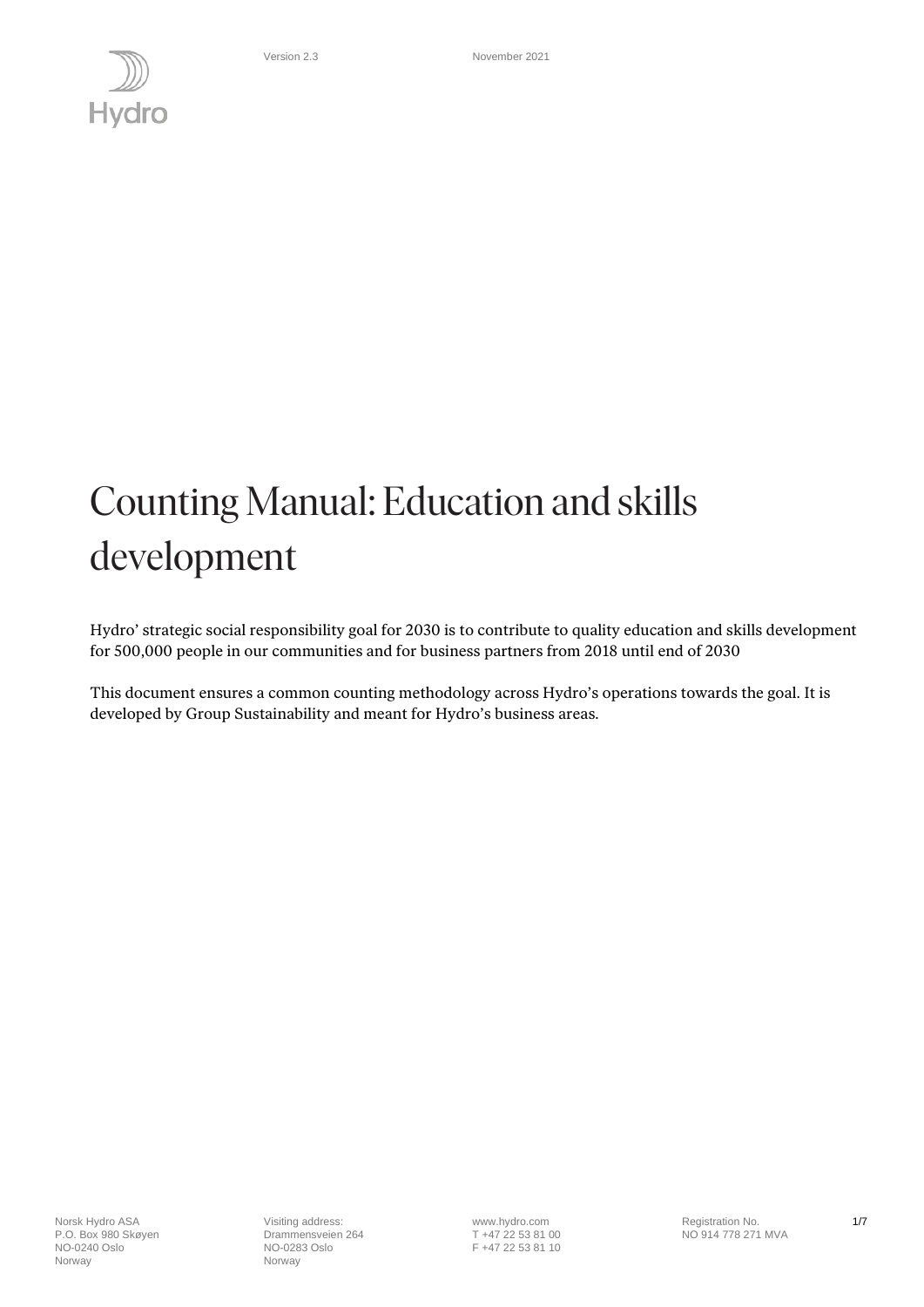## **Introduction to revised version, 2021**

The feedback after we tested version 2.2 in the 2020 data gathering process was positive; we seem to have a manual that is fit for purpose. At the same time, if we see that improvements can be made, we will continue to develop the content.

In addition to a few minor language changes, we will also start to monitor the numbers reached on a selection of major geographical areas; Europe, North America, South America and Asia. In practical terms, the reporting entities will not need to change much as the national level is already in place, but there will be a collating process at group after all the data is gathered.

As we continue working towards our goal of contributing to quality education and capacity building for 500 000 persons in our communities and for business partners towards year-end 2030, the core methodology of our counting remains intact and is centered around two main counting pillars:

- 1. "Education", which covers initiatives within the traditional educational system, and
- 2. "Capacity building" which is the category for training outside the educational system.

Social sustainability in Hydro has special focus on promoting the UNs Sustainable Development Goals (SDG) 4, 8 and 16. It is therefore important that any initiative under capacity building has a link to one or more of these SDGs to ensure that we measure relevant capacity building.

These two are split into sub-categories which are all described in detail in this manual. Note that we only count external impact, and not the development of our own employees.

Our process principles remain the same. They are important because we want to have a common and robust approach across the company. But most importantly it is simply the Hydro way of doing things to assure quality and consistency in our reporting.

The key principles for the process will be

- Transparency in the calculation process
- Clear audit trail to allow a 3rd party assurance of our conclusions (done by our auditors)
- Use conservative estimates where we are left to stipulate numbers and explain the premises
- Be aware of and seek to avoid double-counting
- As a rule, we do not count one-off initiatives (if duration is less than four hours) such as guest lectures and/or donations to charitable organizations/similar unless it is linked to (measurable) impact on the goal of education or capacity building.

If you have projects in our local communities or supply chain that you think should qualify as part of the total number but are not part of this manual, we are always happy to discuss this on a case-by-case basis. While we need a standardized counting approach to establish governance and a common method, it will sometimes be the case that it is difficult to find a one-size-fits all. As always, Group Sustainability will keep a close supporting line with the BAs in the process and welcome questions at any time.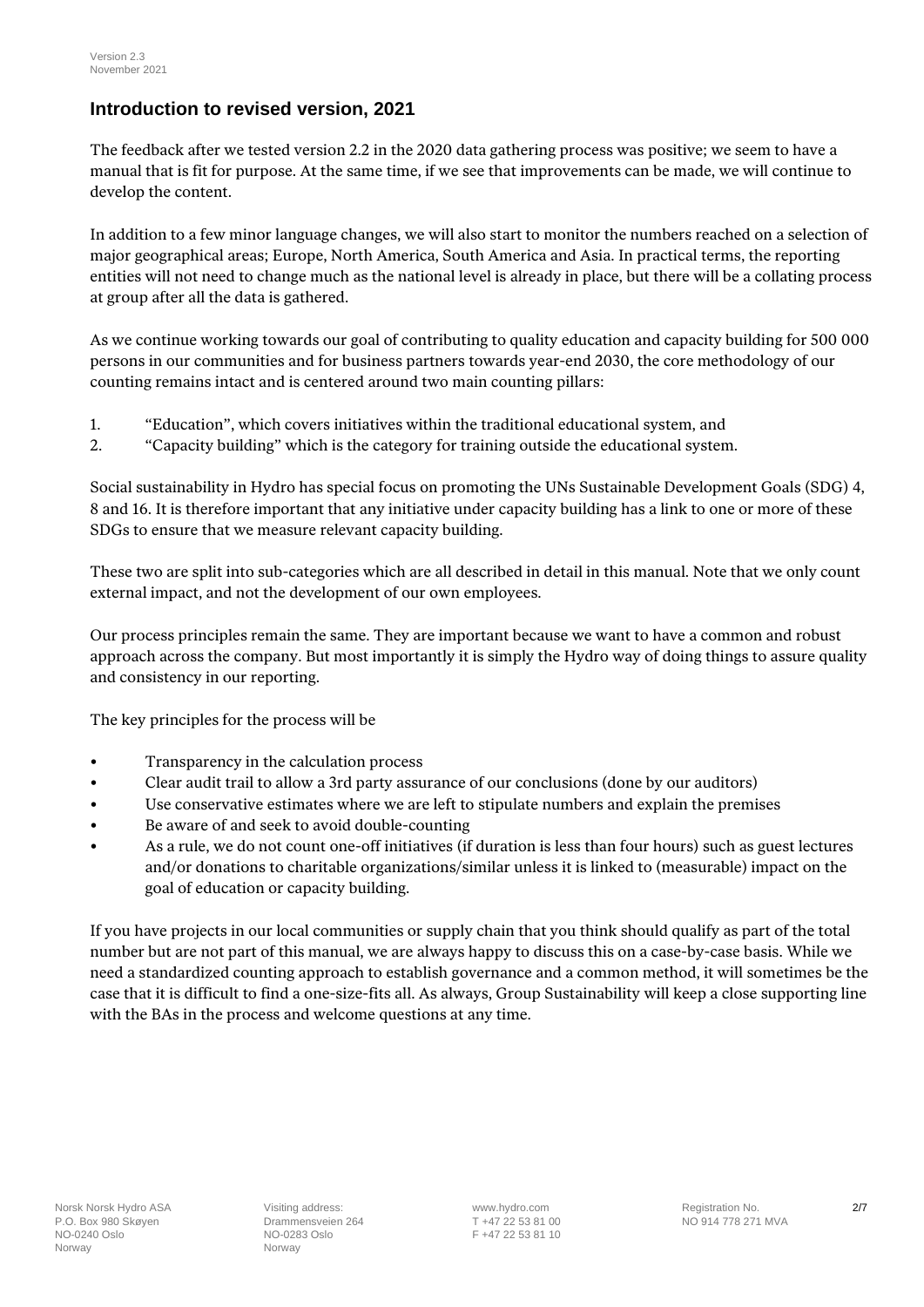#### **EDUCATION – Who can we count and how?**

- covers initiatives within the educational system, from elementary school all the way through to University.

| #ID                                                                    | Category                                                                    | Description                                                                                                                                                                                                                                                                                                                                                                                                                                                                                               | Calculation                                                                                                                                                                                                                                                                                        | <b>Impact Assessment</b>                                                                                                                                                                                                                                                                                                                    | <b>Audit Comments</b>                                                                                                                                                                                                                                               |
|------------------------------------------------------------------------|-----------------------------------------------------------------------------|-----------------------------------------------------------------------------------------------------------------------------------------------------------------------------------------------------------------------------------------------------------------------------------------------------------------------------------------------------------------------------------------------------------------------------------------------------------------------------------------------------------|----------------------------------------------------------------------------------------------------------------------------------------------------------------------------------------------------------------------------------------------------------------------------------------------------|---------------------------------------------------------------------------------------------------------------------------------------------------------------------------------------------------------------------------------------------------------------------------------------------------------------------------------------------|---------------------------------------------------------------------------------------------------------------------------------------------------------------------------------------------------------------------------------------------------------------------|
| 1                                                                      | Hydro funded<br>educational program,<br>including education<br>partnerships | Defined broadly, based on identified needs in Hydro or<br>$\bullet$<br>local communities.<br>Educated either through Hydro direct programs or through<br>$\bullet$<br>our partnerships.<br>Children/adults directly affected by education programs.<br>$\bullet$<br>May include minorities, people with disabilities, indigenous<br>$\bullet$<br>peoples, etc.<br>Category also include where Hydro employees contribute<br>$\bullet$<br>to educational programs (i.e. homework assistance).              | Simple headcount as basis - number of<br>people reached is added together.<br>If not 100% Hydro-run, provide<br>explanation of number and share of total<br>output - parts of funding = parts of people<br>reached.                                                                                | For impact purposes, the goal of the<br>education program should be described<br>(i.e. increase literacy, eliminate gender<br>disparity, build IT competence, etc.).                                                                                                                                                                        | Data sets and lists of<br>receivers should be stored.<br>Only funds traced to<br>education program, not<br>general support to partner<br>(unless receiver is a 100%<br>education-oriented).<br>Partners should have a<br>verified calculation of people<br>reached. |
| 2                                                                      | <b>Training of teachers</b>                                                 | In many regions we help teacher improve their skills, which<br>$\bullet$<br>again influence the quality of the teaching and leading to<br>improved education for children. Typically, this will be<br>targeted training and shorter seminars, etc.                                                                                                                                                                                                                                                        | Count numbers teachers receiving<br>training, as well as the number of pupils<br>they teach in relevant topics.<br>Briefly describe how estimation is done,<br>use number of children the teacher teaches<br>in the given topic. If you do not know, the<br>standard multiplier is 25 per teacher. | Research shows that teaching is arguably<br>the strongest school-level determinant of<br>student achievement. Increasing the<br>competence level of teachers will have a<br>major spill-over effect. Document the<br>quality and topic of the teacher program<br>(i.e. is it conducted by a third party, is this<br>party qualified, etc.). | Registration lists,<br>confirmation lists, receipt<br>from training institution, etc.<br>In addition to the numerical<br>value, we must provide a<br>short description of the<br>content and scope of the<br>training.                                              |
| 3                                                                      | <b>Training of school</b><br>management                                     | Training of administrative personnel responsible for school<br>$\bullet$<br>management to secure improvement in how a school is run.                                                                                                                                                                                                                                                                                                                                                                      | The multiplier is set to a modest 10; one<br>person trained will then be $1 + 9$ for a total<br>of 10.                                                                                                                                                                                             | Leadership is second only to classroom<br>instruction among school-related factors<br>that contribute to what students learn at<br>school (publicly available research<br>confirms this).                                                                                                                                                   | List of trained personnel and<br>course details must be<br>provided.                                                                                                                                                                                                |
| $\boldsymbol{\Delta}$                                                  | <b>Scholarships</b>                                                         | Usually at University level but could also be relevant for<br>$\bullet$<br>other levels of schooling.                                                                                                                                                                                                                                                                                                                                                                                                     | If Hydro contribution part of a broader<br>program, count %.                                                                                                                                                                                                                                       | Not needed for this category. But make<br>note if funding is directed towards<br>mining/metal related courses. Suggests<br>win-win for Hydro, net positive impact.                                                                                                                                                                          | Confirmation of funding and<br>position with educational<br>institution must be provided.                                                                                                                                                                           |
| 5                                                                      | <b>Sponsored</b><br>Professor(ships)                                        | Students that participate in courses led by professors; we<br>$\bullet$<br>do NOT count guest lectures.                                                                                                                                                                                                                                                                                                                                                                                                   | Correct for % of full-time position<br>sponsored. Count students taught and/or<br>supervised by professors (or Hydro staff).<br>If data not available, use 50 as multiplier<br>per professor.                                                                                                      | Not needed for this category.                                                                                                                                                                                                                                                                                                               |                                                                                                                                                                                                                                                                     |
| -6                                                                     | <b>Other education</b>                                                      | Other projects or initiatives that should be counted. Relevant<br>examples here may be<br>Programs that enable children to take part in activities<br>$\bullet$<br>(sport, culture), build self-discipline, social skills etc. or<br>topics such as puberty and health, gender equality, etc.<br>Could also be children which get psychological/emotional<br>$\bullet$<br>support - especially orphans/vulnerable children.<br>Programs where we provide the infrastructure for<br>$\bullet$<br>education | Simple headcount.<br>Remember to provide a short description<br>of what the project is, why it should be<br>included and how you count.                                                                                                                                                            | Relevance to Hydro or community must be<br>shown/discussed.<br>If run by partners, it is important that we<br>target the funding to programs that are tied<br>to Hydro activity and based on local needs<br>- primarily investing in educational infra-<br>structure near our sites.                                                        |                                                                                                                                                                                                                                                                     |
| Norsk Norsk Hydro ASA<br>P.O. Box 980 Skøyen<br>NO-0240 Oslo<br>Norway |                                                                             | Visiting address:<br>www.hydro.com<br>T +47 22 53 81 00<br>Drammensveien 264<br>NO-0283 Oslo<br>F +47 22 53 81 10<br>Norway                                                                                                                                                                                                                                                                                                                                                                               | Registration No.<br>NO 914 778 271 MVA                                                                                                                                                                                                                                                             | 3/7                                                                                                                                                                                                                                                                                                                                         |                                                                                                                                                                                                                                                                     |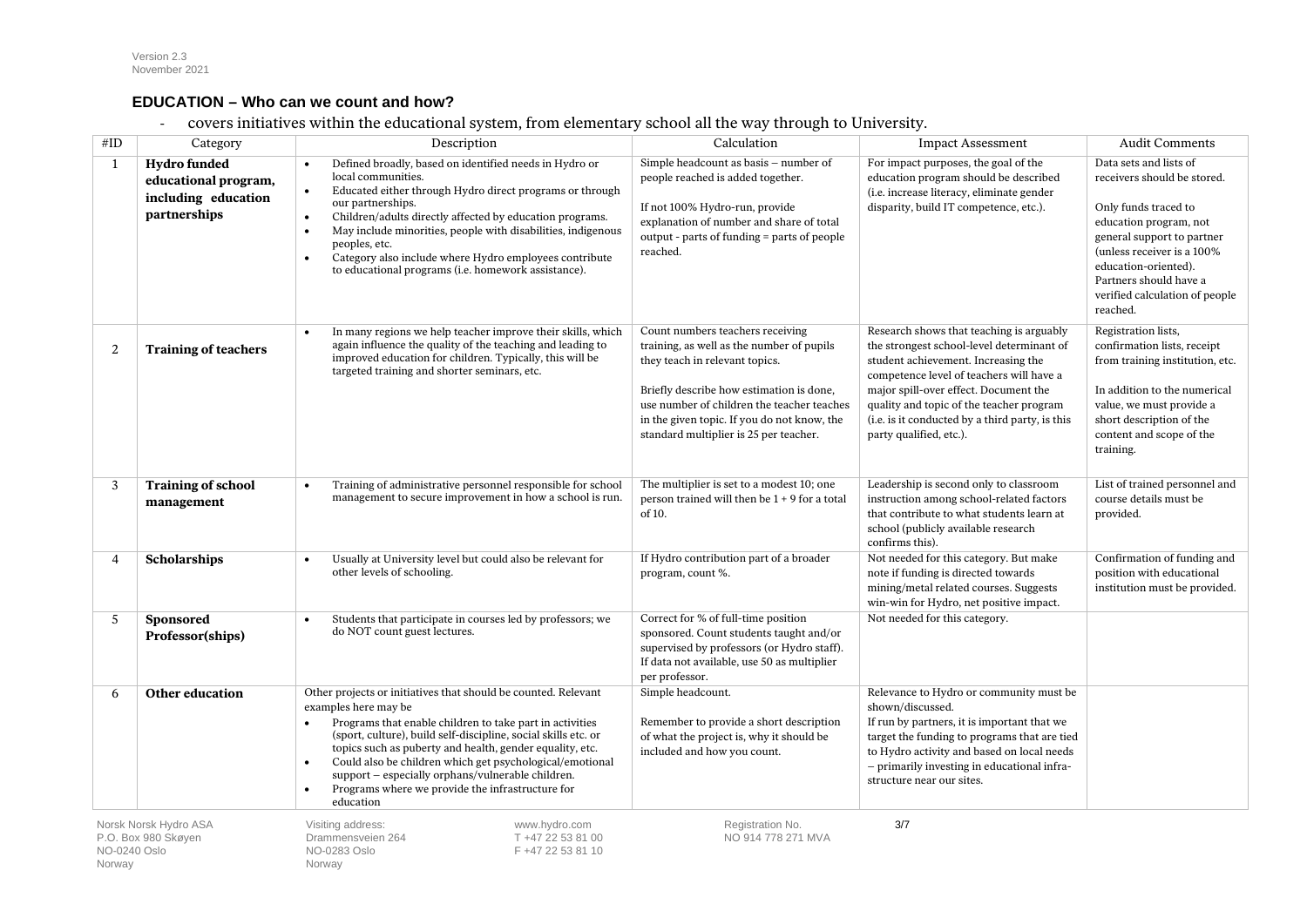#### **CAPACITY BUILDING – Who can we count and how?**

- covers initiatives within the educational system, from elementary school all the way through to University.

| #ID | Category                                                                                          | Description                                                                                                                                                                                                                                                                                                                                                                                                           | Calculation                                                                                                                                                                                                            | <b>Impact Assessment</b>                                                                                                                                                                                             | <b>Audit Comments</b>                                                                                                            |
|-----|---------------------------------------------------------------------------------------------------|-----------------------------------------------------------------------------------------------------------------------------------------------------------------------------------------------------------------------------------------------------------------------------------------------------------------------------------------------------------------------------------------------------------------------|------------------------------------------------------------------------------------------------------------------------------------------------------------------------------------------------------------------------|----------------------------------------------------------------------------------------------------------------------------------------------------------------------------------------------------------------------|----------------------------------------------------------------------------------------------------------------------------------|
|     | Apprentices                                                                                       | Definition of apprentices in Hydro needs to be developed,<br>$\bullet$<br>but common-sense approach for now - please provide<br>short explanation to make it possible to re-define.                                                                                                                                                                                                                                   | Simple headcount.                                                                                                                                                                                                      | Not needed for this category.                                                                                                                                                                                        | Make reference to relevant<br>HR-systems in data sheet.                                                                          |
| 8   | <b>Interns and trainees</b>                                                                       | Technical training for inexperienced professionals<br>$\bullet$<br>This category also includes people participating in summer<br>$\bullet$<br>projects.                                                                                                                                                                                                                                                               | Simple headcount.<br>Do not count those who are guaranteed a<br>position at Hydro after internship.                                                                                                                    | Not needed for this category.                                                                                                                                                                                        | Make reference to relevant<br>HR-systems in data sheet.                                                                          |
| 9   | Hydro courses open for<br>externals                                                               | If an internal Hydro course has external participants, these<br>$\bullet$<br>should be counted when the following applies:<br>Minimum 4 hours in total<br>$\circ$<br>Sustainability topics linked to either SDG 4, 8 or<br>$\Omega$<br>16<br>Includes local workers trained to be skilled to fill Hydro<br>$\bullet$<br>position.                                                                                     | Simple headcount.                                                                                                                                                                                                      | Not needed for this category; we assume<br>the Hydro-course is useful.                                                                                                                                               | Registration lists and<br>confirmation of<br>participation.                                                                      |
| 10  | <b>Suppliers and potential</b><br>suppliers trained by<br><b>Hydro staff/partners</b>             | For example, FIEPA programs or other relevant supply<br>$\bullet$<br>chain management processes where Hydro reaches out to<br>our value chain and increase technical/subject matter/other<br>expertise.                                                                                                                                                                                                               | Simple headcount but ensure that<br>suppliers trained by partners are duly<br>accounted for. Unless we can show that it<br>should be different, multiplier is<br>conservatively set to 4 for each supplier<br>trained. | A description of the course topics and<br>targets should be made $-$ but usually they<br>will focus on needed competence.                                                                                            | Registration lists, names of<br>companies, explanation and<br>reason for multiplier if<br>different from corporate<br>default.   |
| 11  | People in local<br>communities trained<br>by us                                                   | Based on needs in local communities and our Hydro<br>$\bullet$<br>footprint, we can initiate different capacity building<br>programs - e.g. mentor in entrepreneurship in Para office,<br>Brazil, or in things like health, safety, technical capacity<br>building entrepreneurship, business, migrant/ other<br>disadvantaged receiving training/skills development.                                                 | Simple headcount.                                                                                                                                                                                                      | Evaluation from the project planning will<br>likely include impact elements.<br>Preferably, it should be areas where Hydro<br>has a knowledge that we can share (but do<br>not count marketing/branding activities). | Registration lists, names of<br>participants, etc.                                                                               |
| 12  | Programs in local<br>communities given by<br>external partner with<br>Hydro<br>assistance/funding | Projects based on and decided at local/regional site, but<br>execution is outsourced. Current examples will be to:<br>Increase agricultural knowledge<br>$\bullet$<br>Help disabled, Indigenous and Traditional Peoples, long-<br>$\bullet$<br>term unemployed, etc. back into the workforce<br>Migrant/other disadvantaged receiving training<br>$\bullet$<br>Competence building on project management<br>$\bullet$ | Simple headcount.                                                                                                                                                                                                      | Preferably, the local partner has<br>established metrics that assists in<br>impact/quality assessment since these<br>projects will stem from a need in local<br>setting.                                             | Ensure that local partner<br>keeps registration records<br>and can provide us with the<br>data we need to support our<br>claims. |
| 13  | Other capacity building                                                                           | Any project that falls outside of the scope of the above given<br>examples.                                                                                                                                                                                                                                                                                                                                           | Case-by-case basis.                                                                                                                                                                                                    | Case-by-case basis.                                                                                                                                                                                                  | General data documentation<br>which verifies/supports our<br>claim.                                                              |

P.O. Box 980 Skøyen Drammensveien Drammensveien 264 Drammensveien 264 Drammensveien 264 Drammensveien Processe Norway

NO-0283 Oslo F +47 22 53 81 10<br>Norway

Norsk Norsk Hydro ASA **Visiting address:** WWW.hydro.com **Registration No. 4/7 4/7**<br>
P.O. Box 980 Skøyen **Drammensveien 264** T +47 22 53 81 00 NO 914 778 271 MVA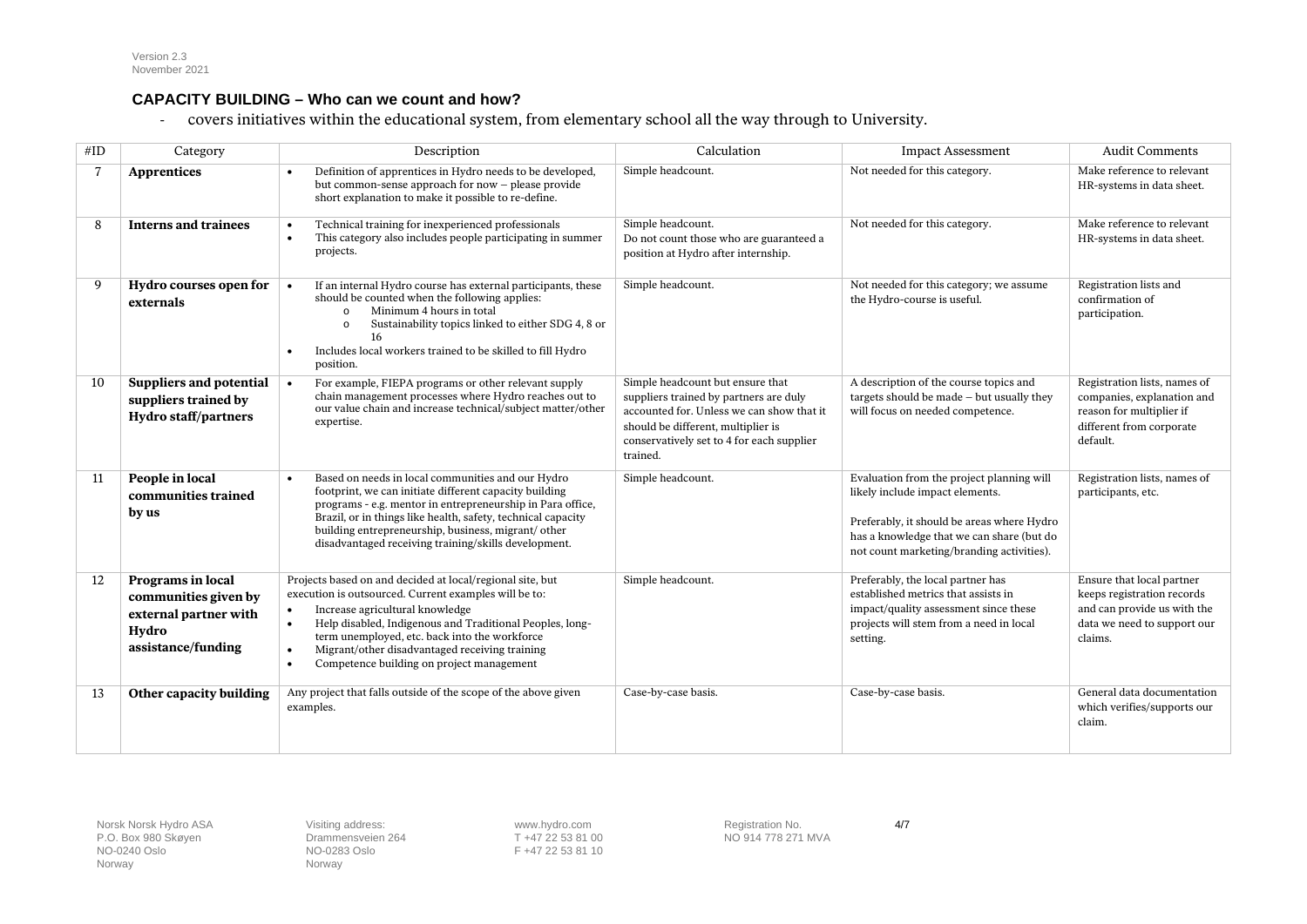### **Impact**

While we continue to gather numeric data towards our goal, we also need to establish metrics for quality or impact. If we do not know the effect of our initiatives, it is hard to assess whether we are using our energy and resources in the right way. Establishing a list of common impact criteria is both difficult as well as impractical given the span of initiatives we have. This means that the BAs to a degree will have to develop separate project-metrics to track progress, which is also reflected requirements to measure effect and impact found in Hydro's Community Investment policy (GP09- 04) – depending on project size, metrics and impact goals are part of the project planning, execution and validation. This especially important for the larger projects where the opportunity cost increases and the need to see that we are using resources efficiently is critical.

Since the above policy covers impact on a project-to-project basis, the impact we want to tag for this process is limited to the three levels Low, Medium and High. Each of these levels are defined as follows on an either/or basis (one criterion is sufficient to establish appropriate level);

| <b>IMPACT LEVEL</b>  | <b>CRITERIA</b>                                                                                                                                                                                                                                                      |  |
|----------------------|----------------------------------------------------------------------------------------------------------------------------------------------------------------------------------------------------------------------------------------------------------------------|--|
| <b>Low Impact</b>    | Number of people reached is below 5, or<br>$\bullet$<br>It is not part of higher education and/or research project, or<br>No measured positive effect on participant competence/local<br>$\bullet$<br>community, or<br>Project cost is below 50.000 NOK<br>$\bullet$ |  |
| <b>Medium Impact</b> | Number of people reached is between 5 and 50, or<br>$\bullet$<br>Measured, but limited positive effect on participant, competence/local<br>$\bullet$<br>community, or<br>Project cost is between 50,000 and 150,000 NOK                                              |  |
| <b>High Impact</b>   | Number of people reached is above 50, or<br>Measured high positive effect on participant competence/local<br>community, or<br>Project cost is above 150.000 NOK                                                                                                      |  |

If more than one criterion can be used from different levels, the **highest** impact level applies. For example, if number of people reached is below 5 (low impact) but the cost is above 150.000 (high impact), then the impact is set to "High" in the reporting tool.

Keep in mind that the principles of **transparency, audit trail** and **conservative estimation** also applies for impact assessments.

F +47 22 53 81 10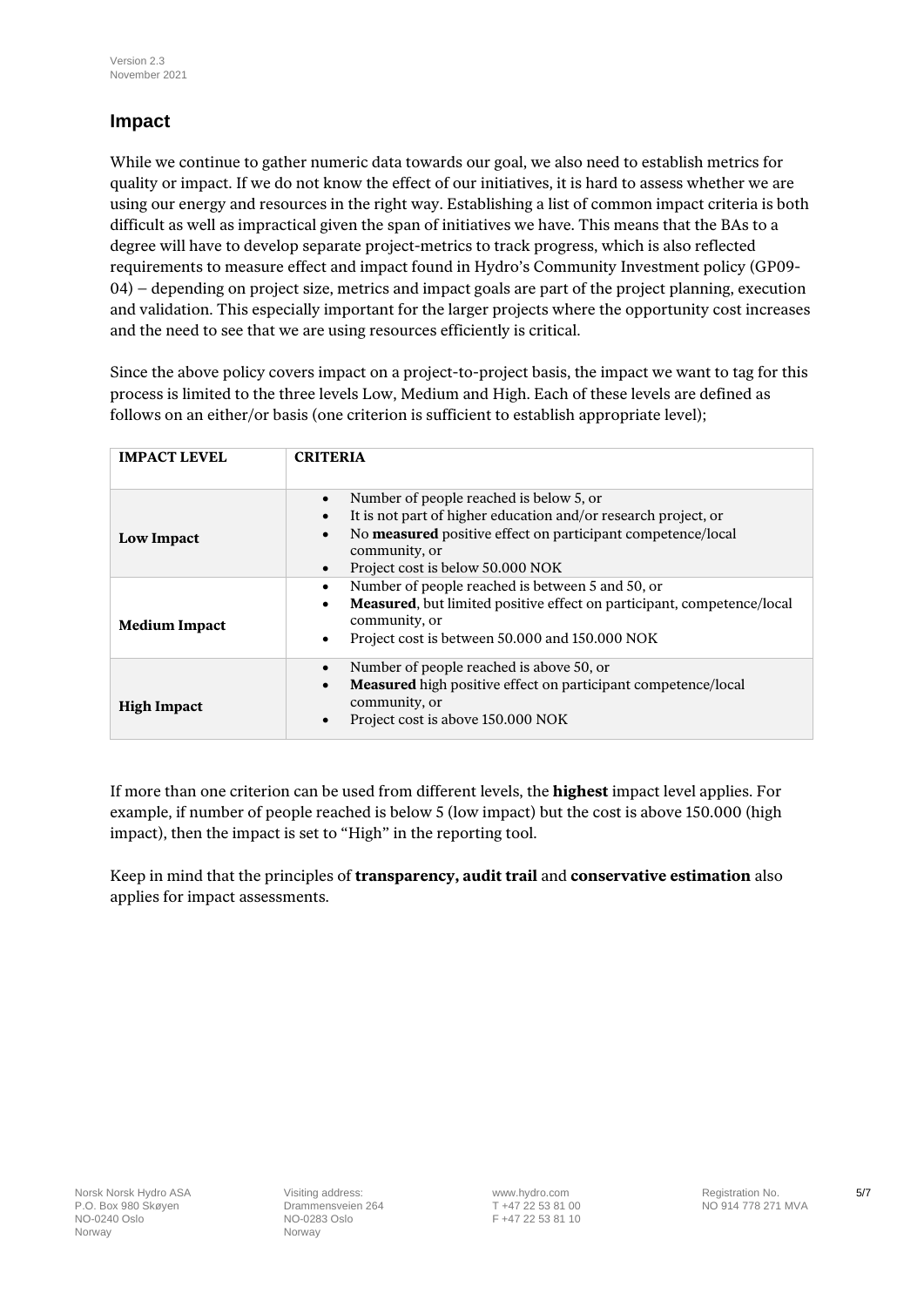## **Multipliers**

It is difficult to establish a "one size fits all" for the purpose of calculating ripple effects of initiatives that targets professors, teachers, key personnel with suppliers etc. – all of whom may bring new knowledge and competence further. Partly based on how others do it and partly based on our own experience – balanced with conservative estimations – the following general rules shall apply when we calculate total numbers reached:

| $\#ID$ | <b>Name of Category</b>                                                                                                                                                                   | Default multiplier to be used |
|--------|-------------------------------------------------------------------------------------------------------------------------------------------------------------------------------------------|-------------------------------|
| 2      | Training of teachers                                                                                                                                                                      | 25                            |
| 3      | Training of school management                                                                                                                                                             | 10                            |
| 5      | Sponsored Professorship                                                                                                                                                                   | $50*$                         |
| 10     | Suppliers and potential suppliers trained                                                                                                                                                 | $4**$                         |
| 12     | Program in local communities given by external partner with<br>Hydro assistance/funding<br>Family of farmers (Brazil only)<br>Technical social assistance team (Brazil only)<br>$\bullet$ | $\overline{4}$<br>80          |

Multipliers for Live Streaming Sessions; divide total number by 4. As a result of the Covid-19 situation, several of our programs have moved onto digital surfaces making it useful to establish a common method of calculating participation in such arenas. It is difficult to verify the precise completion rate for these events without spending an excessive amount of resources, so to simplify (while remaining conservative in our estimation) we will divide the *number of viewers for live streaming sessions by four* – i.e. if you have 40 viewers registered, you report 10 of these.

\* Must be confirmed by the professor (please archive documented confirmation of number). Ask Group Sustainability for suggestions or average in other BAs if this is not possible.

\*\* As the size of the supplier will vary and it also is difficult to estimate the real effect of the additional, and to make sure we do not overestimate we set default average multiplier to 4. If you find that this will bias towards either too much or too little, a separate calculation may be used but will have to be documented in more detail. An example of when this can be in the case that training related to distinct functions is given, for example Diversity & Inclusion and Contract management. The chances the learning will be channeled to different parts of the organization is higher and we can therefore assume that more people will receive the learning.

Norsk Norsk Hydro ASA **Visiting address:** [www.hydro.com](http://www.hydro.com/) **COVID Registration No.** 6/7<br>
R. O. Box 980 Skøyen **COVID REGIST VISIT VALUATE EN ENGLISHED AT 147 22 53 81 00** COVID RO 914 778 271 MVA P.O. Box 980 Skøyen Drammensveien Drammensveien 264 Drammensveien 264 Drammensveien 264 Drammensveien 271 271 MV<br>NO-0283 Oslo Norway **Norway** Norway

F +47 22 53 81 10